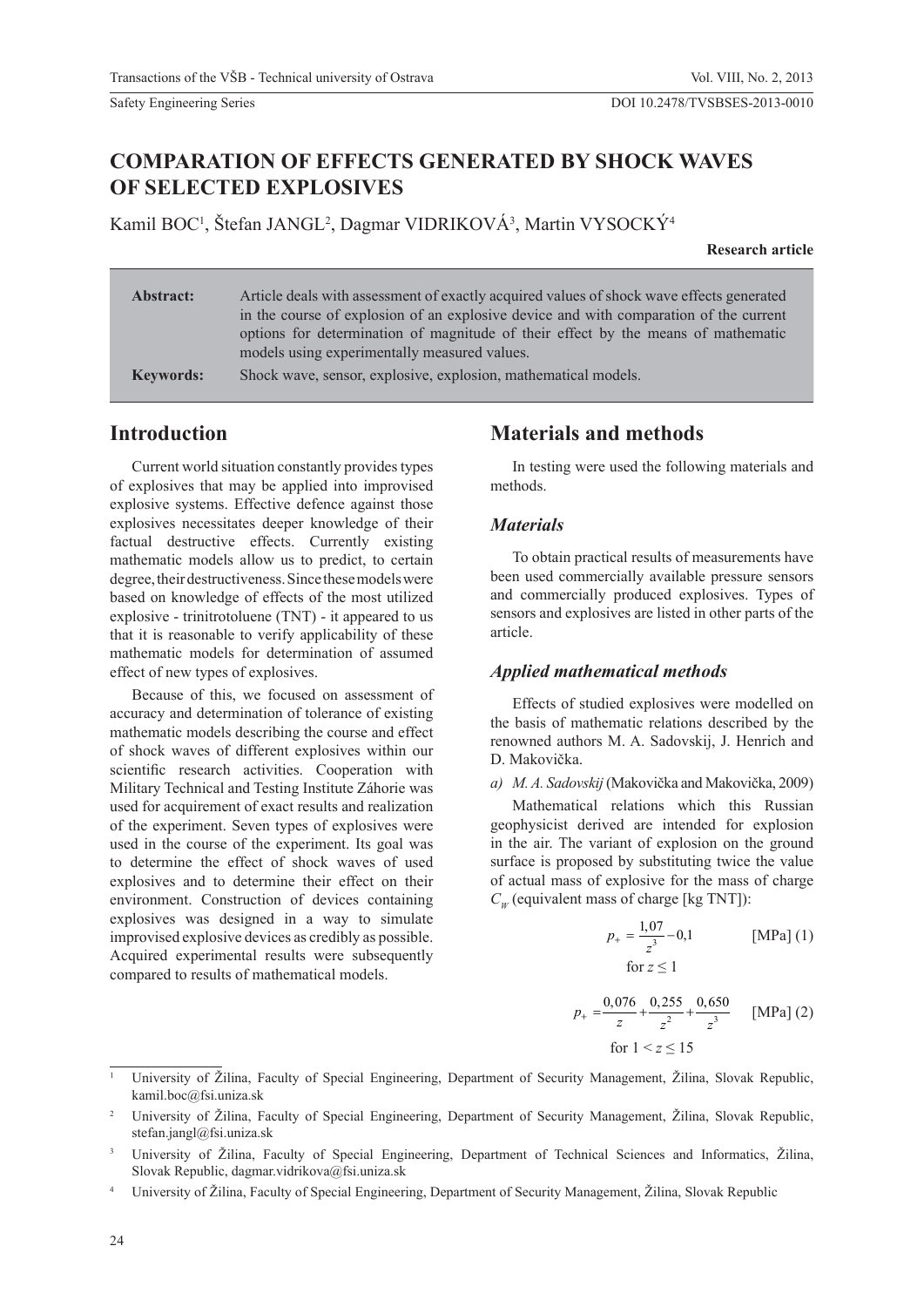*b) J. Henrych* (Makovička and Makovička, 2009; Henrych, 1973)

Author deduced assumption of doubled actual mass of charge  $C_w$  for explosion on the ground surface as follows:

$$
p_{+} = \frac{1,40717}{z} + \frac{0,55397}{z^{2}} - \frac{0,03572}{z^{3}} + \quad \text{[MPa]} \tag{3}
$$

$$
+ \frac{0,000625}{z^{4}}
$$
for 0,05 < z \le 0,3

$$
p_{+} = \frac{0,61938}{z} + \frac{0,03262}{z^{2}} + \frac{0,2134}{z^{3}}
$$
 [MPa] (4)  
for 0,30 < z \le 1

$$
p_{+} = \frac{0.0662}{z} + \frac{0.405}{z^{2}} + \frac{0.3288}{z^{3}}
$$
 [kPa] (5)  
for 1,00 < z \le 10

c) *D. Makovička* (Makovička and Makovička, 2009; Korenev, 1981; Makovička 1998; Makovička and Janovský, 2008)

An assumption was accepted according to author's claim, that in the case of explosion on ground level we substitute twice the value of actual mass of the explosive for the mass of charge  $C_w$ . Author states that the formulas were verified by means of experiments using small charges of Semtex near the loaded construction. (1, 4, 5):

$$
p_{+} = \frac{1,07}{z^{3}} - 0,1
$$
 [kPa] (6)  
for  $z \le 1$ 

$$
p_{+} = \frac{0.0932}{z} + \frac{0.383}{z^{2}} + \frac{1.275}{z^{3}}
$$
 [kPa] (7)  
for  $1 < z \le 15$ 

$$
p_{-} = \frac{0.035}{z} \qquad \qquad \text{[kPa]} (8)
$$

$$
\tau_{+} = 1, 6.10^{-3} \cdot \sqrt[6]{C_w} \cdot \sqrt{z} \qquad [s] (9)
$$

$$
\tau_{-} = 1, 6.10^{-2} \cdot \sqrt[3]{C_w} \tag{S} \tag{10}
$$

- where
- *z* reduced gradual distance from the explosion epicentre  $[m/kg^{1/3}]$ ,
- *p* overpressure on the front of the wave [kPa],
- *p* underpressure of negative phase of the shock wave [kPa],
- *τ*+ time duration of overpressure phase of the shock wave [s],
- *τ* time duration of underpressure (negative) phase of the shock wave [s].

## *Components and setup of the measuring system*

Shock wave was measured according to ITOP 4-2-822 (Electronic measurement Airblast overpressure and impulse noise). ITOP 4-22822 (International Test Operations Procedure) is an international standard providing test procedure of the electronic measurement of air pressure and high impulse noise.

### *Measuring system components*

For measuring the shock wave is used measuring chain, which includes the following elements:

- Pressure sensor (Pressure transducer),
- Single-channel signal conditioner,
- 4 slot pci expansion system connecting a laptop via Express Card/34 slot containing Dual channel Digitizer,
- PCI Express Card/34 mm, to connect the laptop and the expansion system,
- Laptop equipped with suitable software used to evaluate the measured analog signals,
- Stands for placing pressure sensors,
- Security features of pressure sensors,
- Equipment for electrical power supply system,
- Necessary cabling.

## *Measuring system setup*

Measuring chain consists of a set consisting of PC + dig. PCI board  $9820 +$  program DL  $9820$ , sensing part of the chain was formed by sensors 4 x 137 and PCB 23 (345 kPa).Standard ITOP 4-2-822 (Electronic Measurement of Airblast Overpressure and Impulse Noise) was used as basis for measurement of the shock wave. Measurement was carried out with use of different types of explosives. Construction was placed in such way, that its manifestations would not be influenced by the surrounding environment and the effects could be measured (see Fig. 1).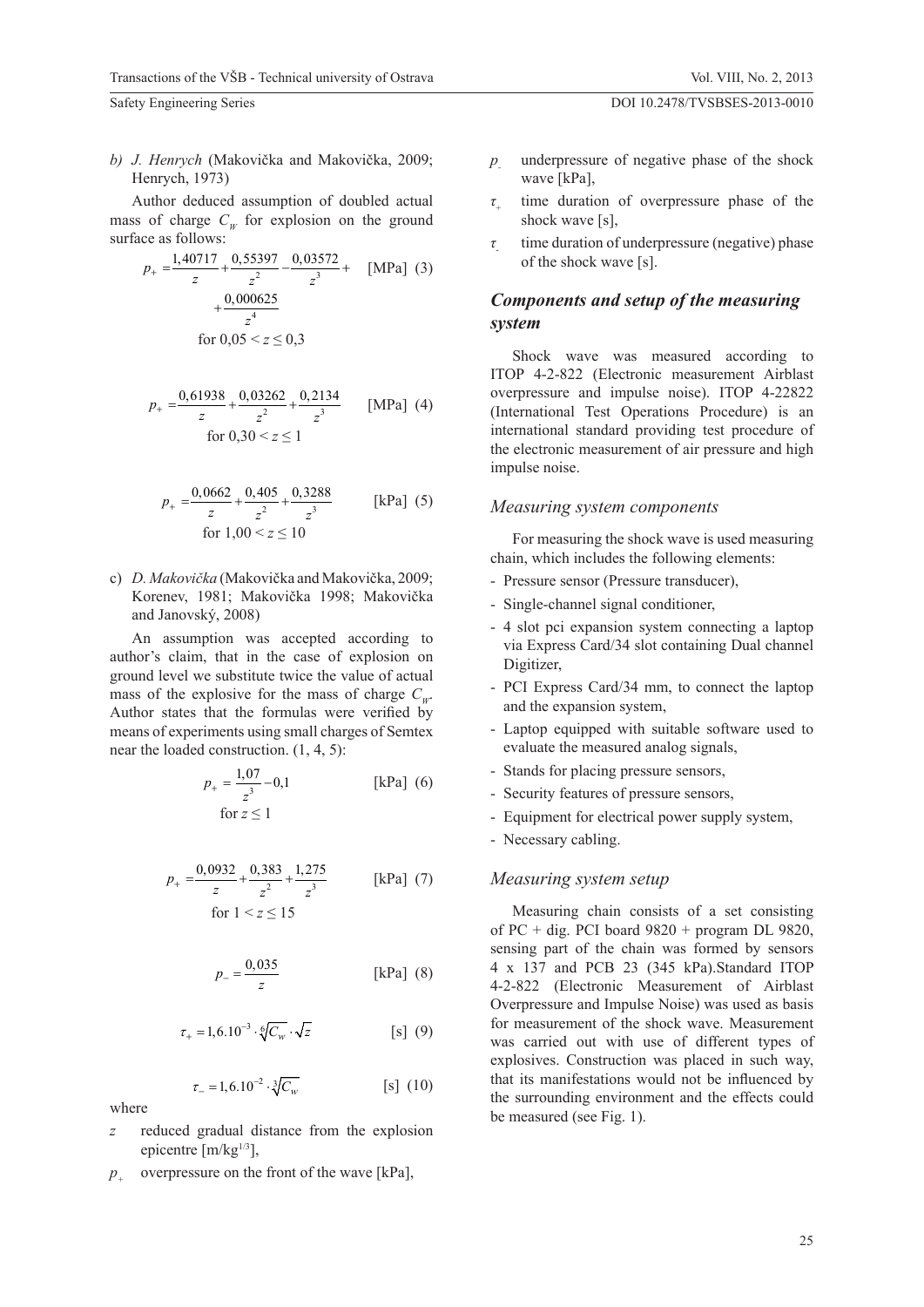

Fig. 1 Placement of sensors of the measurement system for measuring with regard to set environmental situation

Theory of omnidirectional spreading of shock wave into surroundings was applied for the placement of sensors. Sensor setup was supposed to simulate covert placement of improvised explosive system in exterior environment (for this case it was simulation of improvised explosive system placed in trash basket at the edge of sidewalk). Individual sensors represent positions of persons and solid obstacles positioned in particular distances that arise from terrain characteristics.



Fig. 2 Sample of sensor distances depending on spatial layout of terrain

### *Used explosives*

Selection of explosives was subject to operative knowledge of the most frequently used explosives in improvised explosive devices. Following explosives which are most frequently used for this purpose were identified:

- TNT (trinitrotoluene) one of the most frequently used military explosives. It is mostly used for preparation of military explosives in combination with other explosives. Its utilization is very wide because of its characteristics.
- Ammonium nitrate is one of the most used substances used for preparation of improvised explosive devices because of its low costs, easy accessibility and relatively fast production process.

Vol. VIII, No. 2, 2013

DOI 10.2478/TVSBSES-2013-0010

- DAP 2 industrial explosive used for surface and underground blasting operations.
- DAP- E industrial explosive used as rock mining explosive.
- EcoDanubit explosive of plastic consistence used for both surface and underground blasting operations.
- Ostravit mining explosive of semi-plastic consistence used for blasting operations both on surface and underground in environment without danger of dust explosion.
- PlNp 10 military plastic explosive (known also as Semtex 10) intended for special types of blasting operations. For its characteristics it is utilized mostly for destructive operations under water and it is used also as priming charge of explosives.

## *Comparation of experimentally acquired results*

The comparation of results is based on direct comparing of values acquired by measurement and values acquired by calculation by the means of individual mathematical models. Individual characteristics are subsequently expressed by means of graphical representation for possible visual comparation.

#### **a) EcoDanubit / 400 g**

Tab. 1 Comparation of values acquired by measurement and calculation for EcoDanubit / 400 g



Fig. 3 Graph of actual and calculated course of explosion for EcoDanubit 400 g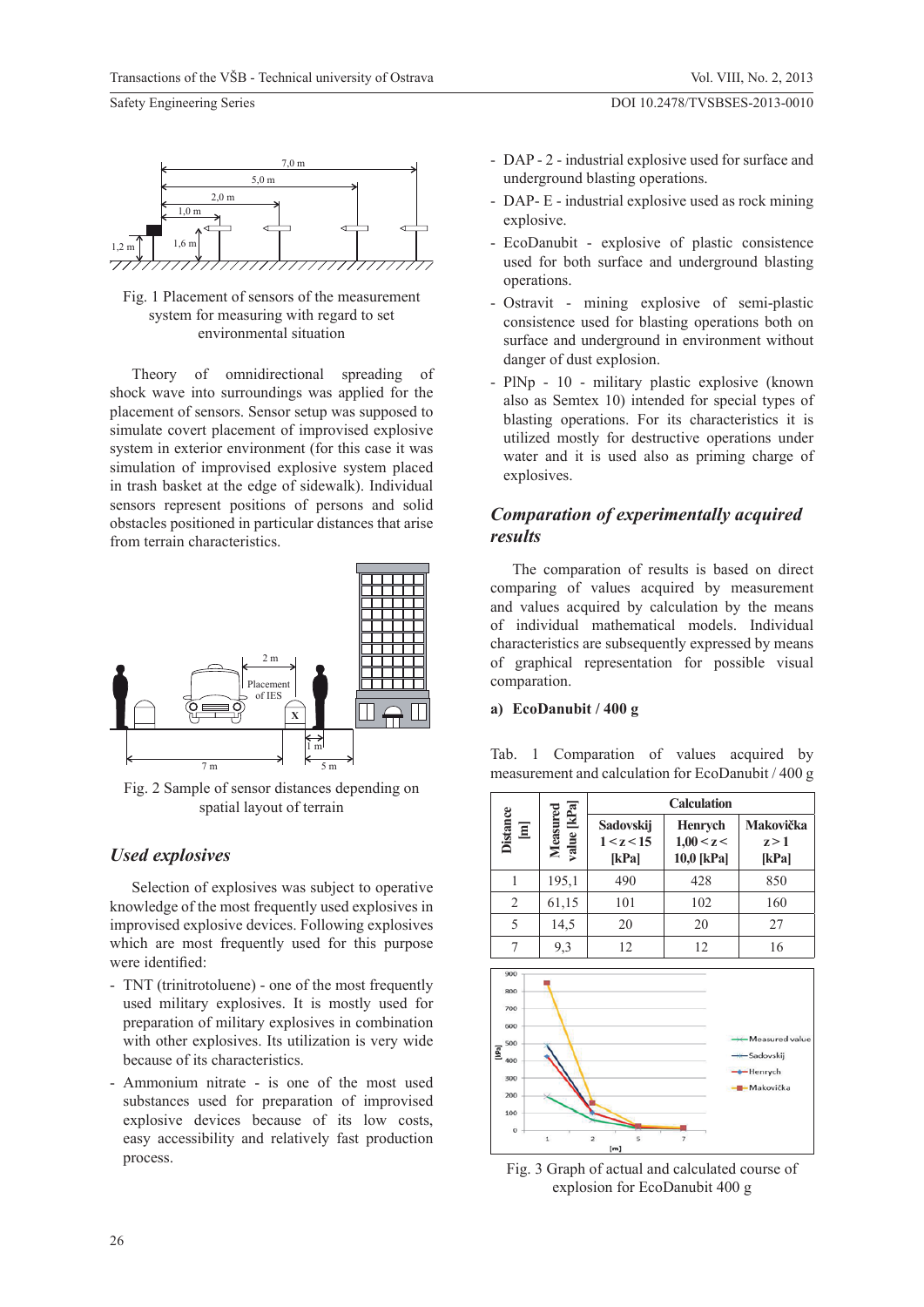#### DOI 10.2478/TVSBSES-2013-0010

#### **b) EcoDanubit / 1000 g**

Tab. 2 Comparation of values acquired by measurement and calculation for EcoDanubit / 1000 g

|                                     |                       | <b>Calculation</b>               |                                     |                             |  |  |
|-------------------------------------|-----------------------|----------------------------------|-------------------------------------|-----------------------------|--|--|
| <b>Distance</b><br>$\overline{\Xi}$ | kPa<br>Measu<br>value | Sadovskij<br>1 < z < 15<br>[kPa] | Henrych<br>1,00 < z <<br>10,0 [kPa] | Makovička<br>z > 1<br>[kPa] |  |  |
|                                     | 434,4                 | 1072                             | 907                                 | 1072                        |  |  |
| $\overline{c}$                      | 135,6                 | 196                              | 187                                 | 324                         |  |  |
| 5                                   | 26,5                  | 32                               | 34                                  | 47                          |  |  |
|                                     | 19,3                  | 19                               | 20                                  | 26                          |  |  |



Fig. 4 Graph of actual and calculated course of explosion for EcoDanubit / 1000 g

### **c) Ostravit / 400 g**

Tab. 3 Comparation of values acquired by measurement and calculation for Ostravit / 400 g

|                          | red                     |                                  | <b>Calculation</b>                         |                             |  |  |
|--------------------------|-------------------------|----------------------------------|--------------------------------------------|-----------------------------|--|--|
| <b>Distance</b><br>$\Xi$ | [kPa]<br>Measu<br>value | Sadovskij<br>1 < z < 15<br>[kPa] | <b>Henrych</b><br>1,00 < z <<br>10,0 [kPa] | Makovička<br>z > 1<br>[kPa] |  |  |
|                          | 195,1                   | 490                              | 428                                        | 850                         |  |  |
| 2                        | 61,15                   | 101                              | 102                                        | 160                         |  |  |
| 5                        | 14,5                    | 20                               | 20                                         | 27                          |  |  |
|                          | 9,3                     | 12                               | 12                                         | 16                          |  |  |



Fig. 5 Graph of actual and calculated course of explosion for Ostravit / 400 g

## **d) Ostravit / 1000 g**

|                      |                           | <b>Calculation</b>               |                                            |                             |  |
|----------------------|---------------------------|----------------------------------|--------------------------------------------|-----------------------------|--|
| <b>Distance</b><br>冝 | kPa <br>Measurec<br>value | Sadovskij<br>1 < z < 15<br>[kPa] | <b>Henrych</b><br>1,00 < z <<br>10,0 [kPa] | Makovička<br>z > 1<br>[kPa] |  |
|                      | 234,1                     | 539                              | 467                                        | 941                         |  |
| 2                    | 66,8                      | 110                              | 110                                        | 175                         |  |
| 5                    | 15,1                      | 21                               | 22                                         | 29                          |  |
|                      | 8,9                       | 13                               | 13                                         | 17                          |  |



Fig. 6 Graph of actual and calculated course of explosion for Ostravit / 1000 g

#### **e) DAP - 2 / 400 g**

|                | measurement and calculation for DAP - 2 / 400 g |                                      |                                  |                                            |                             |  |  |
|----------------|-------------------------------------------------|--------------------------------------|----------------------------------|--------------------------------------------|-----------------------------|--|--|
|                | <b>Calculation</b>                              |                                      |                                  |                                            |                             |  |  |
| Distance [m]   | Measured<br>value [kPa]                         | Measured<br>value <sup>1</sup> [kPa] | Sadovskij<br>1 < z < 15<br>[kPa] | <b>Henrych</b><br>1,00 < z <<br>10,0 [kPa] | Makovička<br>z > 1<br>[kPa] |  |  |
|                | 91,85                                           | 213                                  | 422                              | 347                                        | 727                         |  |  |
| $\overline{2}$ | 31,9                                            | 53,2                                 | 89                               | 90                                         | 140                         |  |  |
| 5              | 7,6                                             | $\mathbf{x}^1$                       | 18                               | 19                                         | 25                          |  |  |
|                | 4,85                                            | $x^2$                                |                                  |                                            | 15                          |  |  |

Tab. 5 Comparation of values acquired by

Legend:

- 1 Added priming charge of PlNp - 10 with mass of 5 g.
- $x<sup>1, 2</sup>$  Value not assessed because of appearance of measurement anomaly.

Tab. 4 Comparation of values acquired by measurement and calculation for / 1000 g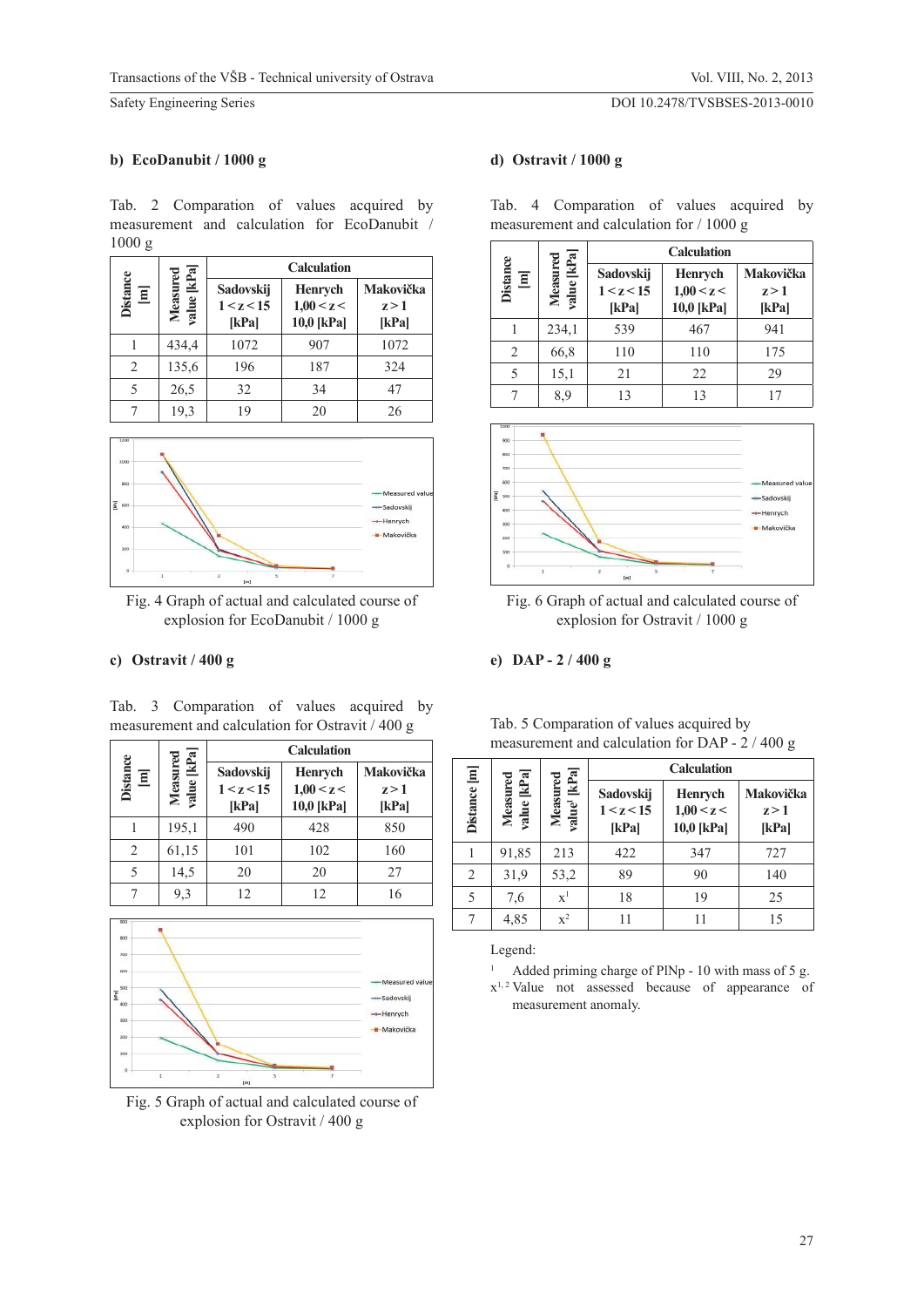#### DOI 10.2478/TVSBSES-2013-0010



Fig. 7 Graph of actual and calculated course of explosion for DAP - 2 / 400 g

#### **f) DAP - 2 / 1000 g**

Tab. 6 Comparation of values acquired by measurement and calculation for DAP -2 / 1000 g

|                                     |                    | <b>Calculation</b>               |                                            |                             |  |  |
|-------------------------------------|--------------------|----------------------------------|--------------------------------------------|-----------------------------|--|--|
| <b>Distance</b><br>$\overline{\Xi}$ | alue [kPa<br>Measu | Sadovskij<br>1 < z < 15<br>[kPa] | <b>Henrych</b><br>1,00 < z <<br>10,0 [kPa] | Makovička<br>z > 1<br>[kPa] |  |  |
|                                     | 361,1              | 906                              | 745                                        | 1613                        |  |  |
| 2                                   | 119                | 171                              | 165                                        | 281                         |  |  |
| 5                                   | 19,25              | 29                               | 30                                         | 42                          |  |  |
|                                     | 11,15              |                                  | 18                                         | 24                          |  |  |



Fig. 8 Graph of actual and calculated course of explosion for DAP - 2 / 1000 g

#### **g) DAP - E / 400 g**

Tab. 7 Comparation of values acquired by measurement and calculation for DAP - E / 400 g

|                |                        | <b>Calculation</b>                   |                                  |                                     |                             |
|----------------|------------------------|--------------------------------------|----------------------------------|-------------------------------------|-----------------------------|
| Distance [m]   | value [kPa<br>Measured | value <sup>1</sup> [kPa]<br>Measured | Sadovskij<br>1 < z < 15<br>[kPa] | Henrych<br>1,00 < z <<br>10,0 [kPa] | Makovička<br>z > 1<br>[kPa] |
|                | 285,15                 | 314,8                                | 454                              | 400                                 | 787                         |
| $\overline{2}$ | 68,5                   | 71,4                                 | 96                               | 96                                  | 150                         |
| 5              | 14,25                  | 14,7                                 | 20                               | 20                                  | 26                          |
| 7              | 8,7                    | 8,6                                  | 12                               | 12                                  | 16                          |

Legend:

<sup>1</sup> Added priming charge of PlNp - 10 with mass of 5 g.



Fig. 9 Graph of actual and calculated course of explosion for DAE - E / 400 g.

#### **h) DAP - E / 1000 g**

Tab. 8 Comparation of values acquired by measurement and calculation for DAP - E / 1000 g

|              |                          |                                         |                                  | <b>Calculation</b>                         |                             |
|--------------|--------------------------|-----------------------------------------|----------------------------------|--------------------------------------------|-----------------------------|
| Distance [m] | kPa<br>Measured<br>value | [kPa]<br>Measured<br>ralue <sup>1</sup> | Sadovskij<br>1 < z < 15<br>[kPa] | <b>Henrych</b><br>1,00 < z <<br>10,0 [kPa] | Makovička<br>z > 1<br>[kPa] |
|              | 269                      | 402,4                                   | 956                              | 782                                        | 1705                        |
| 2            | 176,2                    | 210,3                                   | 183                              | 175                                        | 302                         |
| 5            | $\mathbf{x}^1$           | 29,3                                    | 31                               | 32                                         | 44                          |
|              | $x^2$                    | 16,4                                    | 18                               | 19                                         | 25                          |

Legend:

1

- Added priming charge of PlNp 10 with mass of 5 g.
- x1, 2 Value not assessed because of appearance of measurement anomaly.



Fig. 10 Graph of actual and calculated course of explosion for DAE - E / 1000 g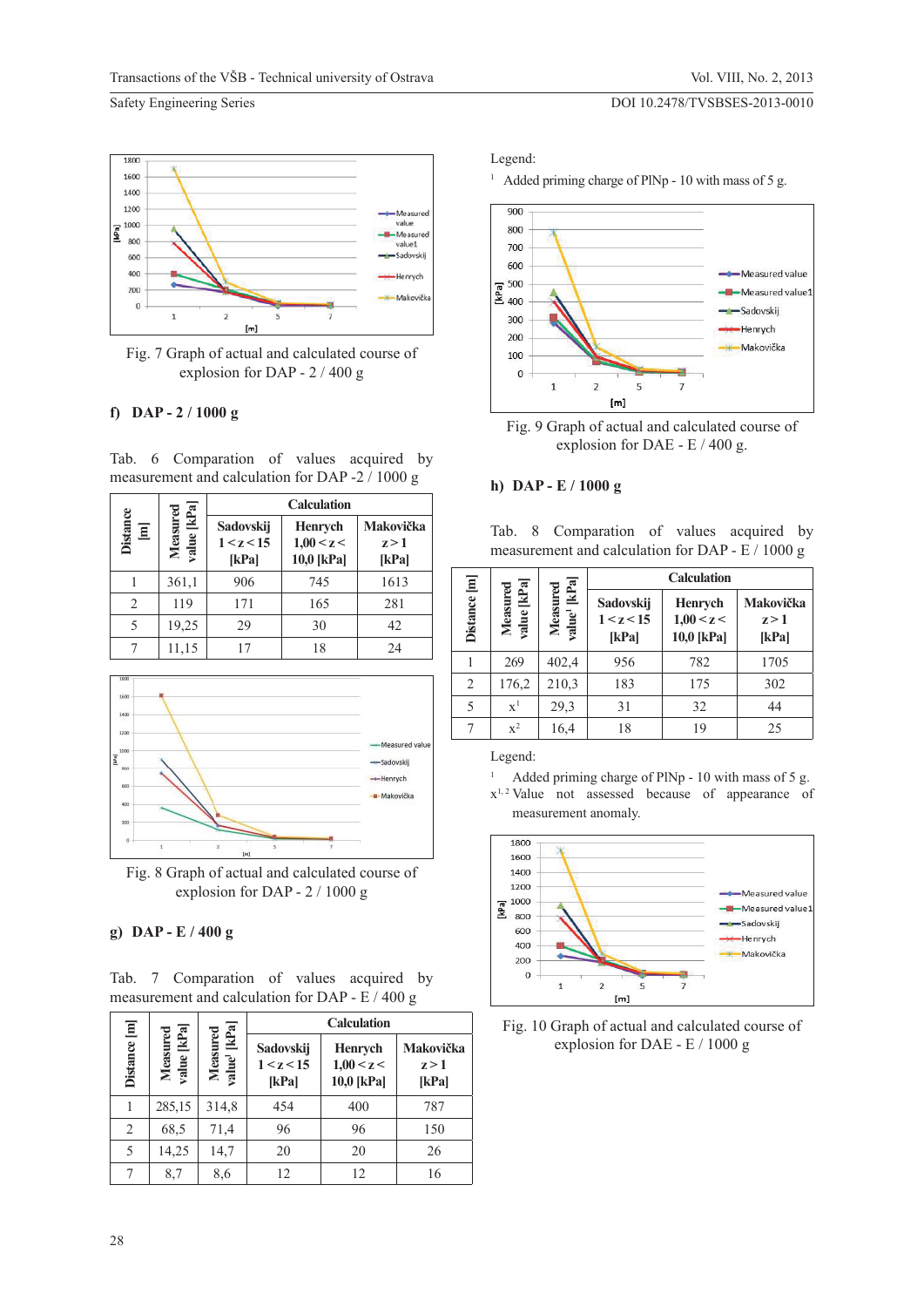DOI 10.2478/TVSBSES-2013-0010

Safety Engineering Series

#### **i) TNT / 400 g**

|                |                        | <b>Calculation</b>               |                                     |                             |  |  |
|----------------|------------------------|----------------------------------|-------------------------------------|-----------------------------|--|--|
| Distance<br>冝  | value [kPa<br>Measured | Sadovskij<br>1 < z < 15<br>[kPa] | Henrych<br>1,00 < z <<br>10,0 [kPa] | Makovička<br>z > 1<br>[kPa] |  |  |
|                | 215,85                 | 454                              | 400                                 | 787                         |  |  |
| $\overline{c}$ | 75,4                   | 95                               | 96                                  | 150                         |  |  |
| 5              | 19,65                  | 19                               | 20                                  | 26                          |  |  |
|                | 14                     | 12                               | 12                                  | 16                          |  |  |

Tab. 9 Comparation of values acquired by measurement and calculation for TNT / 400 g



Fig. 11 Graph of actual and calculated course of explosion for TNT / 400 g

#### **j) TNT / 1000 g**

Tab. 10 Comparation of values acquired by measurement and calculation for TNT / 1000 g

|                                                                  |                                   |                                  | <b>Calculation</b>                         |                             |  |  |  |
|------------------------------------------------------------------|-----------------------------------|----------------------------------|--------------------------------------------|-----------------------------|--|--|--|
| $\begin{array}{c} \textbf{Distance} \\ \textbf{[m]} \end{array}$ | [kPa]<br>ured<br>Meası<br>value [ | Sadovskij<br>1 < z < 15<br>[kPa] | <b>Henrych</b><br>1,00 < z <<br>10,0 [kPa] | Makovička<br>z > 1<br>[kPa] |  |  |  |
|                                                                  | $\mathbf{x}^1$                    | 956                              | 782                                        | 1705                        |  |  |  |
|                                                                  | $\mathbf{x}^2$                    | 183                              | 175                                        | 302                         |  |  |  |
|                                                                  | 48,35                             | 31                               | 32                                         | 44                          |  |  |  |
|                                                                  | 34,95                             | 18                               | 19                                         | 25                          |  |  |  |

Legend:

x1, 2 Value not assessed because of appearance of measurement anomaly.



Fig. 12 Graph of actual and calculated course of explosion for TNT / 1000 g

### **k) PlNp - 10 / 400 g**

|  |  |  | Tab. 11 Comparation of values acquired by         |  |
|--|--|--|---------------------------------------------------|--|
|  |  |  | measurement and calculation for PlNp - $10/400 g$ |  |

|                                                    |                         | <b>Calculation</b>               |                                            |                             |  |
|----------------------------------------------------|-------------------------|----------------------------------|--------------------------------------------|-----------------------------|--|
| ${\bf Distance} \label{equation:1}$<br>${\bf [m]}$ | value [kPa]<br>Measured | Sadovskij<br>1 < z < 15<br>[kPa] | <b>Henrych</b><br>1,00 < z <<br>10,0 [kPa] | Makovička<br>z > 1<br>[kPa] |  |
|                                                    | 376,1                   | 426                              | 377                                        | 735                         |  |
| 2                                                  | 103,85                  | 90                               | 91                                         | 142                         |  |
| 5                                                  | 18                      | 18                               | 19                                         | 25                          |  |
|                                                    | 14,2                    |                                  | 11                                         | 15                          |  |



Fig. 13 Graph of actual and calculated course of explosion for PlNp - 10 / 400 g

#### **l) PlNp - 10 / 1000 g**

Tab. 12 Comparation of values acquired by measurement and calculation for PlNp - 10 / 400 g

|                      | g                       | <b>Calculation</b>               |                                     |                             |  |  |
|----------------------|-------------------------|----------------------------------|-------------------------------------|-----------------------------|--|--|
| <b>Distance</b><br>冝 | [kPa]<br>Measu<br>value | Sadovskij<br>1 < z < 15<br>[kPa] | Henrych<br>1,00 < z <<br>10,0 [kPa] | Makovička<br>z > 1<br>[kPa] |  |  |
|                      | 449,6                   | 916                              | 752                                 | 1630                        |  |  |
| $\mathfrak{D}$       | 336.3                   | 172                              | 166                                 | 283                         |  |  |
| 5                    | 39,15                   | 29                               | 31                                  | 42                          |  |  |
|                      | 28,6                    |                                  | 18                                  | 24                          |  |  |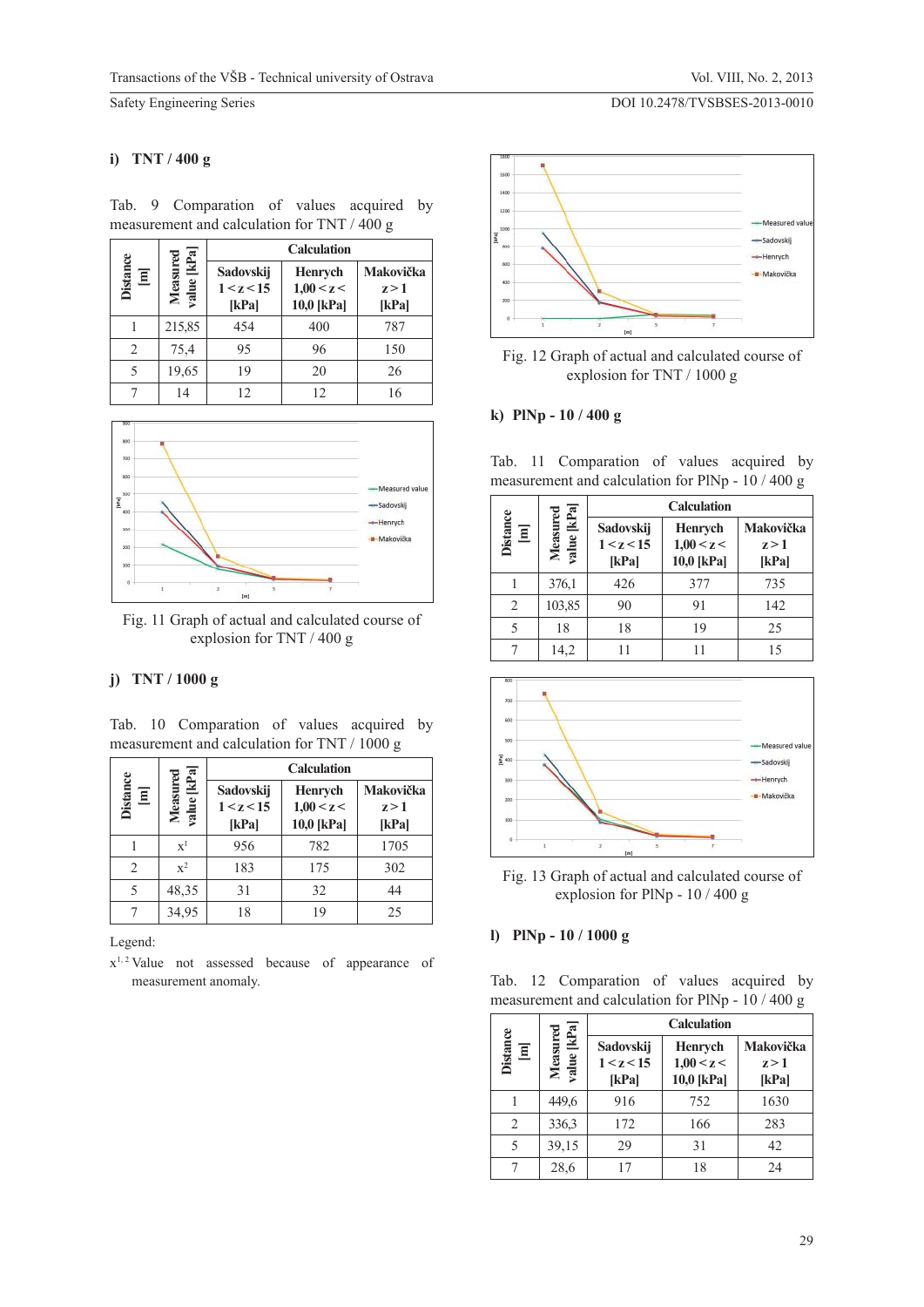Vol. VIII, No. 2, 2013



Fig. 14 Graph of actual and calculated course of explosion for PlNp - 10 / 1000 g

## **Results**

By means of comparation of measured and calculated values we were able to conclude that there are relatively large differences between values acquired by mathematical calculations and by measurement. Results of measurements show lower values. The origin of differences between individual results may be subject to factors that are active in the place and time of experiments. Some of these influencing factors may be climatic conditions in time of measurement such as pressure and humidity of the air, climatic temperature, wind force, as well as the method of sensor placement, method of placement and arrangement of explosives, or age period of individual tested samples.

Experimentally measured values are usually lower than values acquired by calculations according to particular authors. Measured values were most frequently approaching the values acquired to Sadovskij's and Henrych's principles. Results of PlNp- 10 (Semtex 10) explosive tests are closest to values acquired by the means of mathematical model according to Makovička. Measured values initiated us to modify the calculation model in such way, that the values calculated would eliminate the determined differences. It was necessary to design the calculation coefficient in such way that:

- acquired values would exhibit lower differences while compared to measured values and
- rule, which refers to necessity of acquirement of higher values than the limiting values induced by the explosion of specific improvised explosive system, would be valid.

It is necessary to accept this rule because of practical utilization in the field, since if it is necessary to set safe boundary or influence of effects that are induced by the shock wave, it is necessary to consider slightly higher values than the actual ones. If we were to accept only the exact actual values,

a situation of inaccurate or insufficient determination of required protection level, because explosive used in improvised explosive system may, because of its modification, cause higher effect as the one assumed by us.

Therefore, calculation model according to Sadovskij was selected as a basic starting point (considering the exhibited values were the closest) for the modification of calculation model. During the creation of the original model the author considered placement of explosion in area and above the ground surface. Comparation of values measured and values calculated according to the original calculation model shows significant differences exhibited in measurements in distances of 1 m and 2 m. In other cases (distances of 5 m and 7 m) the differences are not notable and thus we recommend continuing the use of the model for these distances. For distances of  $1 - 2$  m we proceeded to the modification of the coefficient.

Original coefficient with modification of measurement distances:

$$
p_{+} = \frac{0.076}{z} + \frac{0.255}{z^{2}} + \frac{0.650}{z^{3}}
$$
  
for  $5 < z \le 15$ 

After proposed modification of coefficient for measurement distances of 1 m and 2 m the mathematical relation is as follows:

$$
p_{+} = \frac{0.0445}{z} + \frac{0.254}{z^{2}} + \frac{0.490}{z^{3}}
$$
 for  $1 < z \le 5$  (11)

Proposed modification of coefficients is not appropriate for use with the PlNp - 10 explosive. Measured values are higher than the ones acquired by calculation, especially in the distance of 2 m. Therefore we propose the utilization of original coefficient according to Makovička, taking into account the differences between measured and calculated values in distance of 1 m. Results of comparation of values acquired by measurement, by means of original mathematical models and modified mathematical model in distance of 2 m from the explosion epicentre are stated in Tab. 13 and Fig. 15.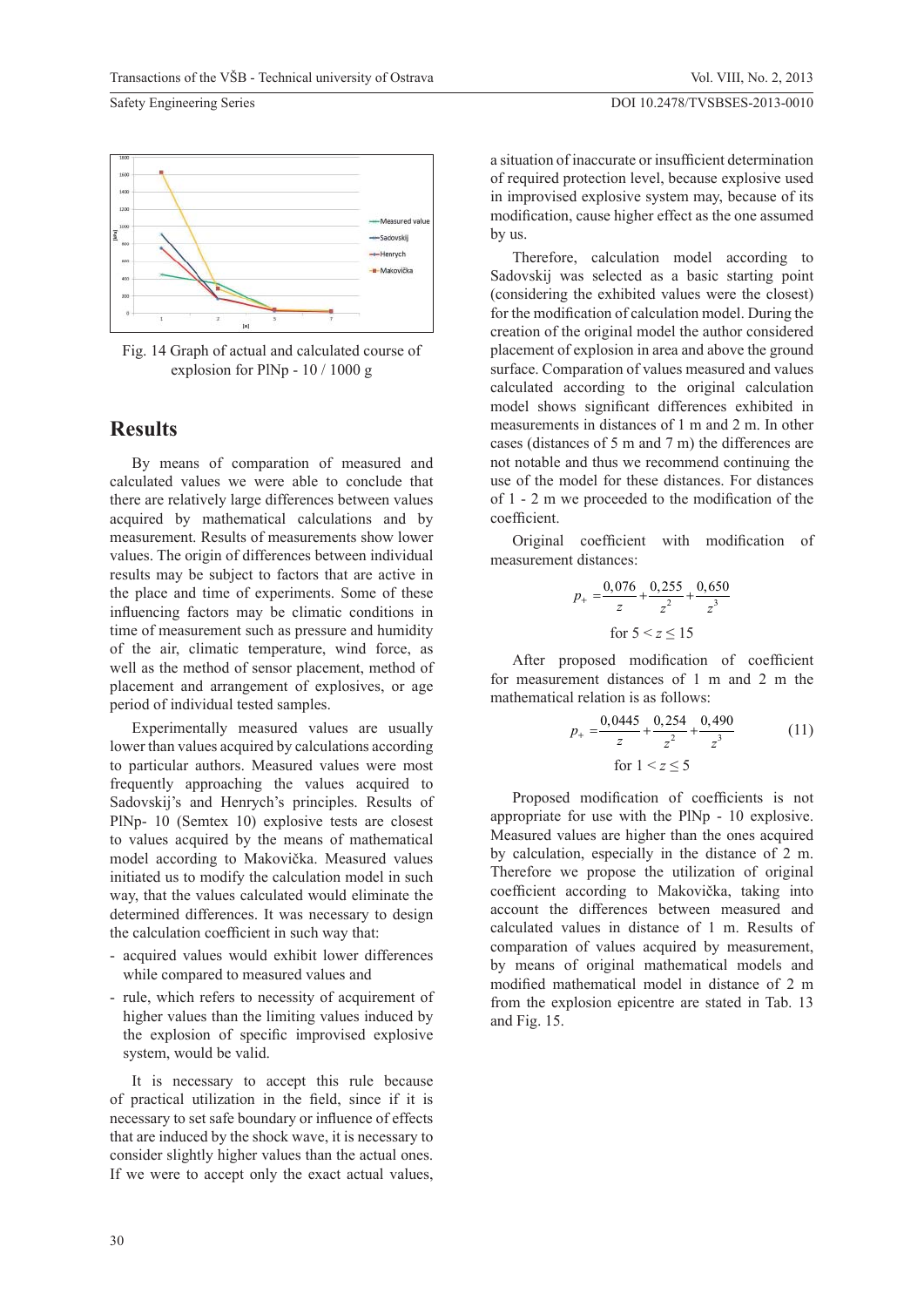| Name of explosive | <b>Measured</b><br>value | <b>Measured value</b><br>$+$ priming | <b>Modification</b><br>of coefficient | Sadovskij<br>$1 < z < 15$ [kPa] | Henrych $1,00 <$<br>$z < 10,0$ [kPa] | Makovička<br>[kPa] $z > 1$ |
|-------------------|--------------------------|--------------------------------------|---------------------------------------|---------------------------------|--------------------------------------|----------------------------|
| EcoDanubit 400 g  | 61,15                    | $\overline{\phantom{a}}$             | 99                                    | 101                             | 102                                  | 160                        |
| EcoDanubit 1000 g | 135,6                    | ٠                                    | 189                                   | 196                             | 187                                  | 324                        |
| Ostravit $400 g$  | 24,6                     | ٠                                    | 58                                    | 60                              | 62                                   | 91                         |
| Ostravit $1000 g$ | 66,8                     | ٠                                    | 107                                   | 110                             | 110                                  | 175                        |
| DAP - 2 400 g     | 31,9                     | 53,2                                 | 87                                    | 89                              | 90                                   | 140                        |
| $DAP - 21000 g$   | 119                      |                                      | 165                                   | 171                             | 165                                  | 281                        |
| $DAP - E 400 g$   | 68.5                     | 71,4                                 | 93                                    | 96                              | 96                                   | 150                        |
| DAP - E 1000 g    | 176,2                    | 210,3                                | 176,5                                 | 183                             | 175                                  | 302                        |
| TNT 400 g         | 75,4                     | ٠                                    | 93                                    | 95                              | 96                                   | 150                        |
| TNT 1000 g        | $\mathbf{x}^1$           |                                      | 177                                   | 183                             | 175                                  | 302                        |

| Tab. 13 Comparation of values acquired by measurement, by means of original mathematical models and modified |
|--------------------------------------------------------------------------------------------------------------|
| mathematical model in distance of 2 m from explosion epicentre                                               |

Legend:

x<sup>1</sup>Value not assessed because of appearance of measurement anomaly.



Fig. 15 Graph depicting values acquired by measuring, by means of original mathematical models and modified mathematic model, in distance of 2 m from the explosion epicentre

## **Conclusion**

The modification of coefficient allowed us to eliminate the differences to some extent and to approach the values acquired by measuring. The modification and determination of coefficient for calculation model should respect all values in assessed distances. They should not exhibit lower values than the values acquired by measuring. It was possible to observe higher values of overpressure while using the explosives DAP - 2 a DAP - E and priming charges. As we verified by experiment, improvised explosive system is able to react even

without this priming charge. When taking into account improvised explosive systems with higher mass, it is possible to assume the use of priming, which will also lower the probability of failure.

In the course of the experiment, individually placed sensors simulated the ordinary environmental conditions. The individual sensors represented possible objects that were affected by the shock wave effects. Measured results allow us to determine scope of injuries of persons in particular distances